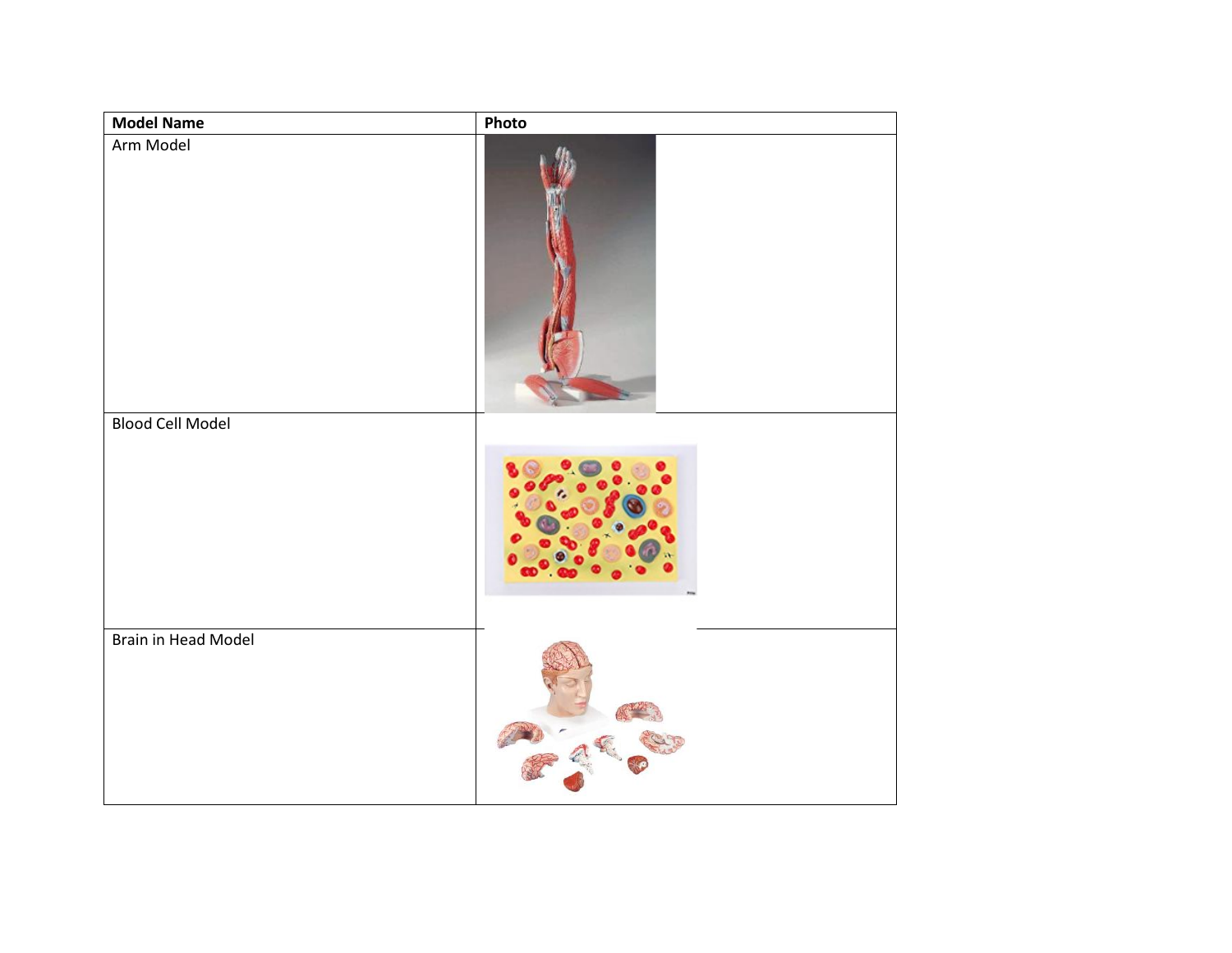| <b>Model Name</b>           | Photo |
|-----------------------------|-------|
| <b>Brain Model</b>          |       |
| <b>Brain Stem Model</b>     |       |
| <b>Bronchus Model (PSG)</b> |       |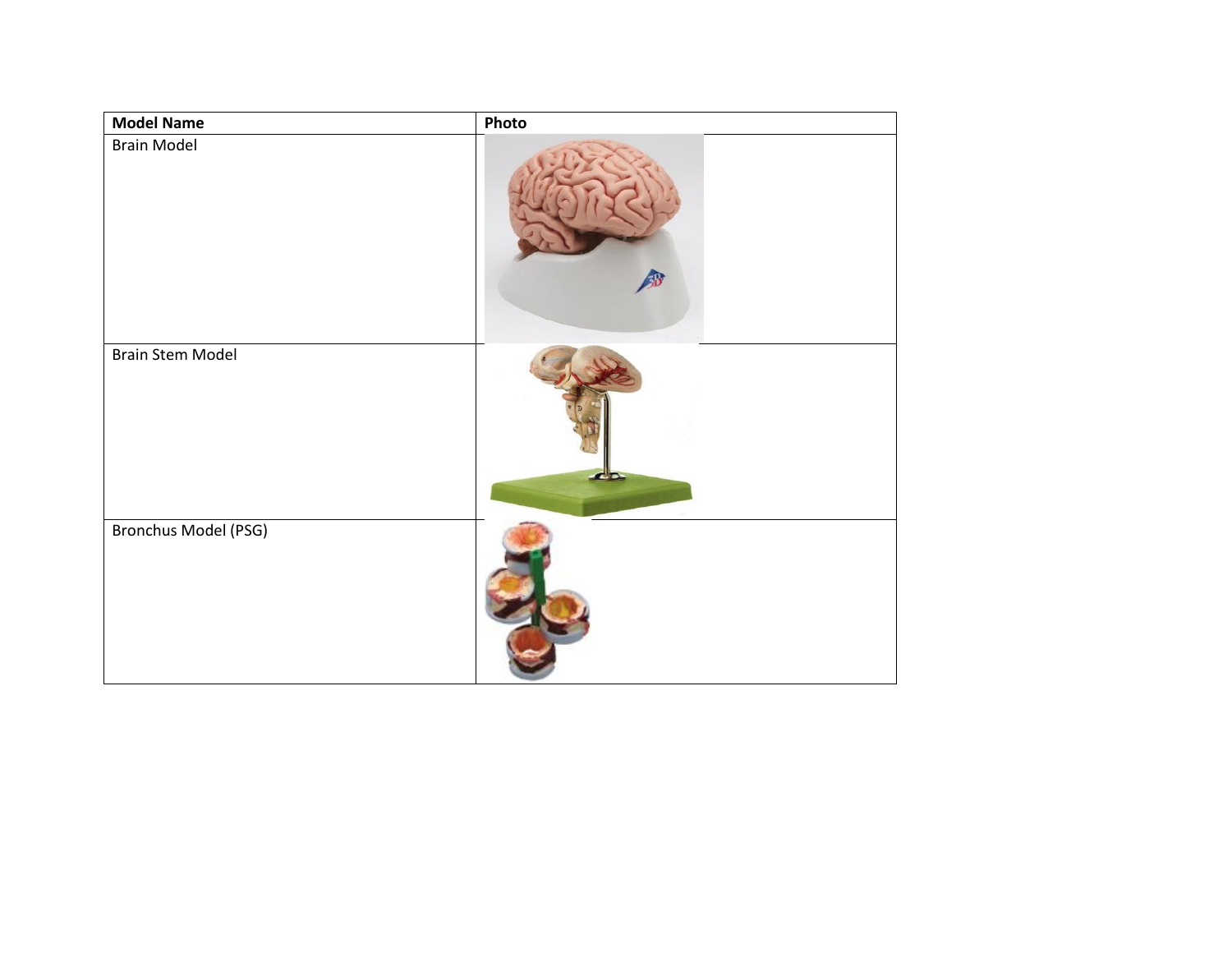| <b>Model Name</b>               | Photo               |
|---------------------------------|---------------------|
| <b>Circulatory Model System</b> |                     |
| Digestive System Model (flat)   | Digestive<br>System |
| Ear Model                       |                     |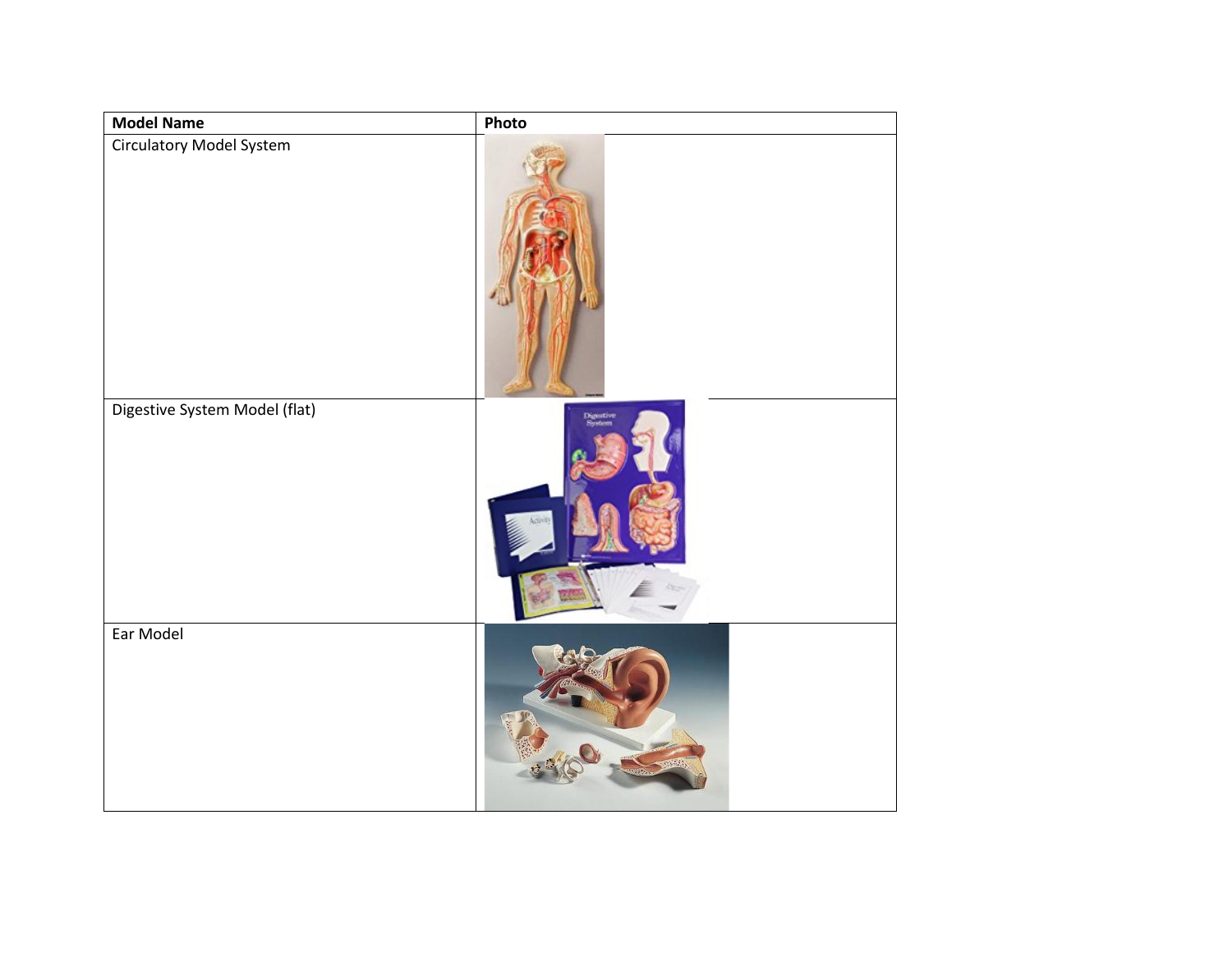| <b>Model Name</b>             | Photo               |
|-------------------------------|---------------------|
| Endocrine System Model (flat) | Endocrine<br>System |
| Eye Model                     |                     |
|                               |                     |
| Flexible Spine Model          |                     |
|                               |                     |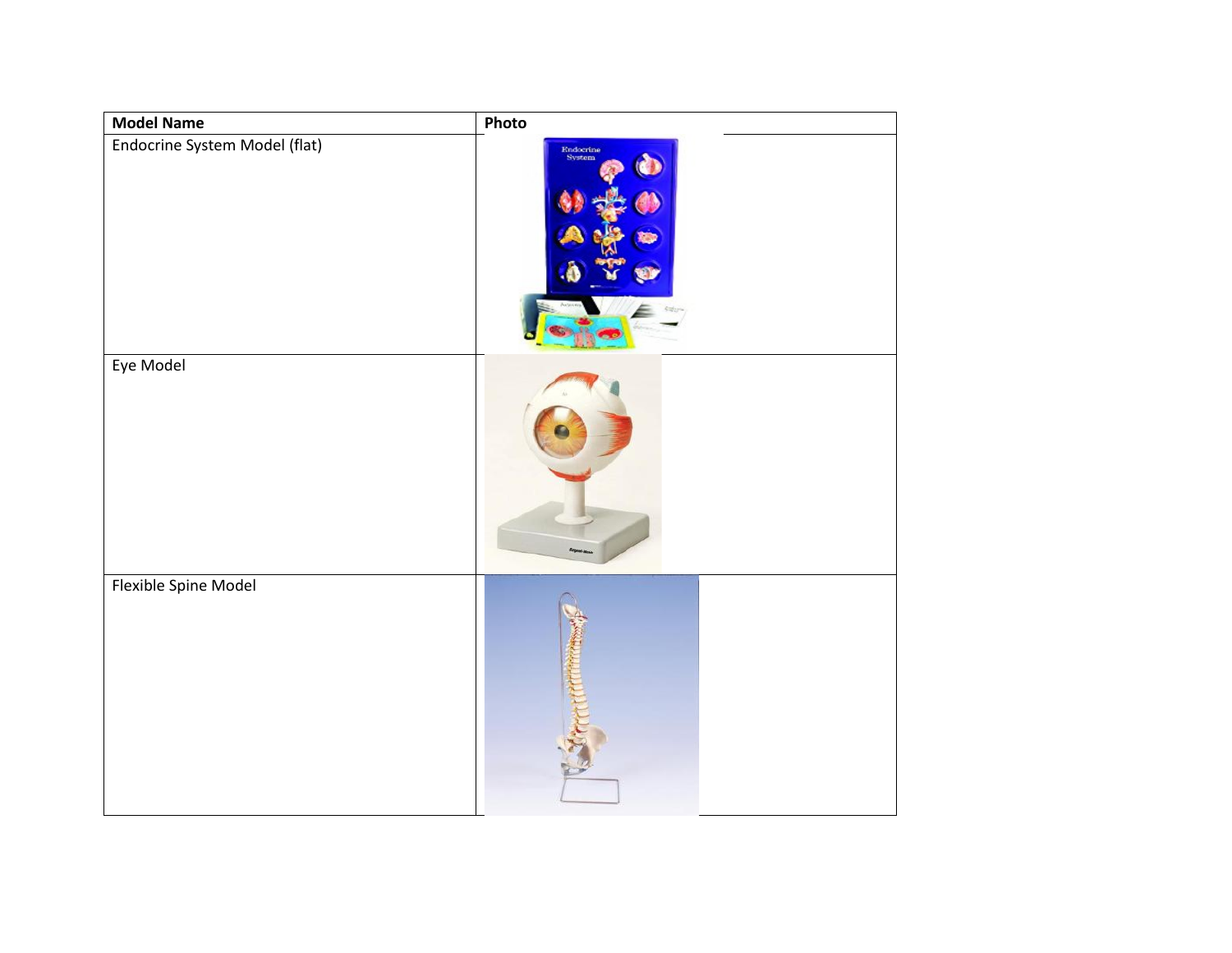| <b>Model Name</b>          | Photo |
|----------------------------|-------|
| Head and Neck Muscle Model |       |
| Heart Model (giant)        |       |
| Heart Model (human)        |       |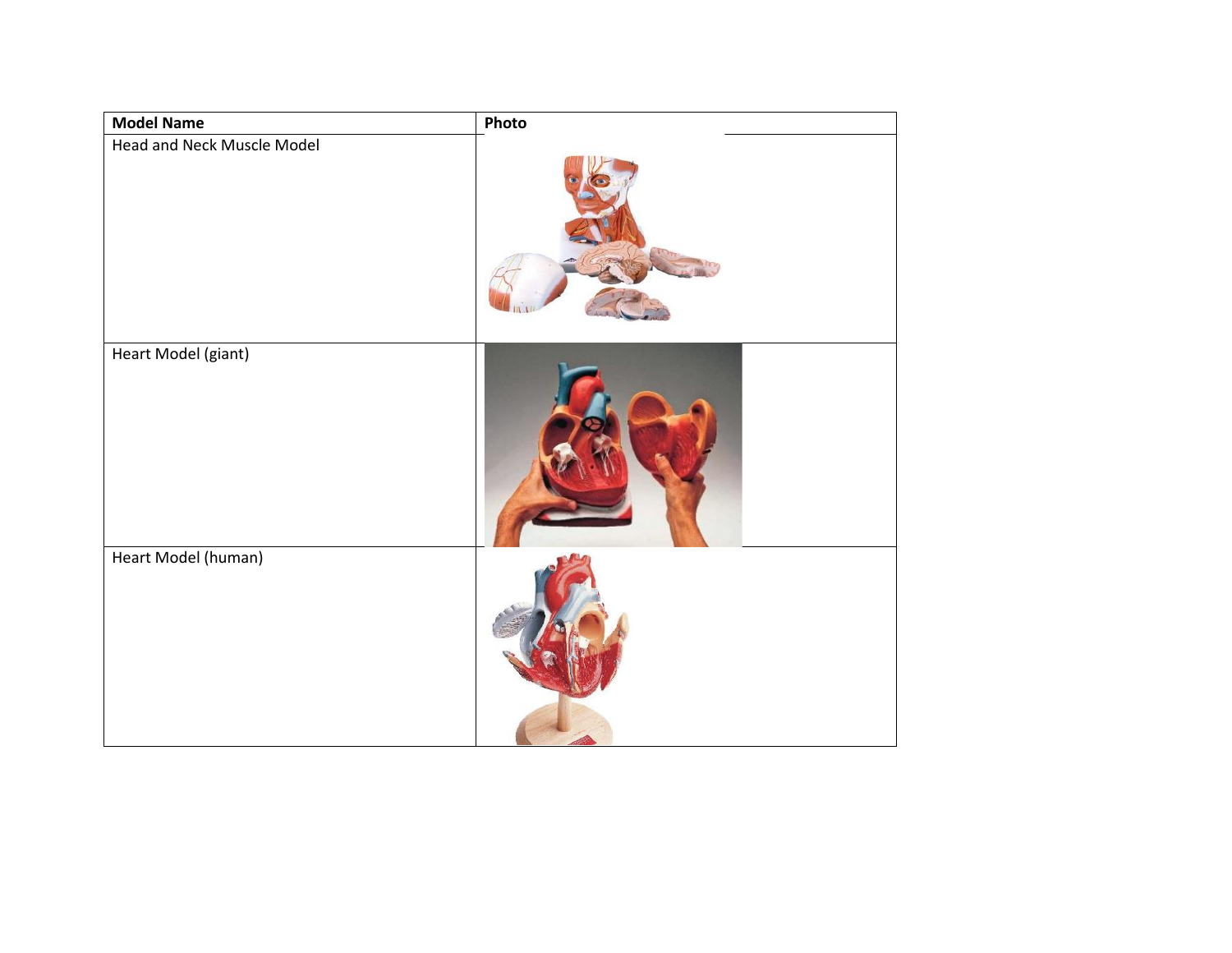| <b>Model Name</b>               | Photo                     |
|---------------------------------|---------------------------|
| Intestinal Villi Model          |                           |
| Joint Model (knee)              |                           |
| Larynx Model (RCP) (functional) | $\mathcal{F}^{\text{ss}}$ |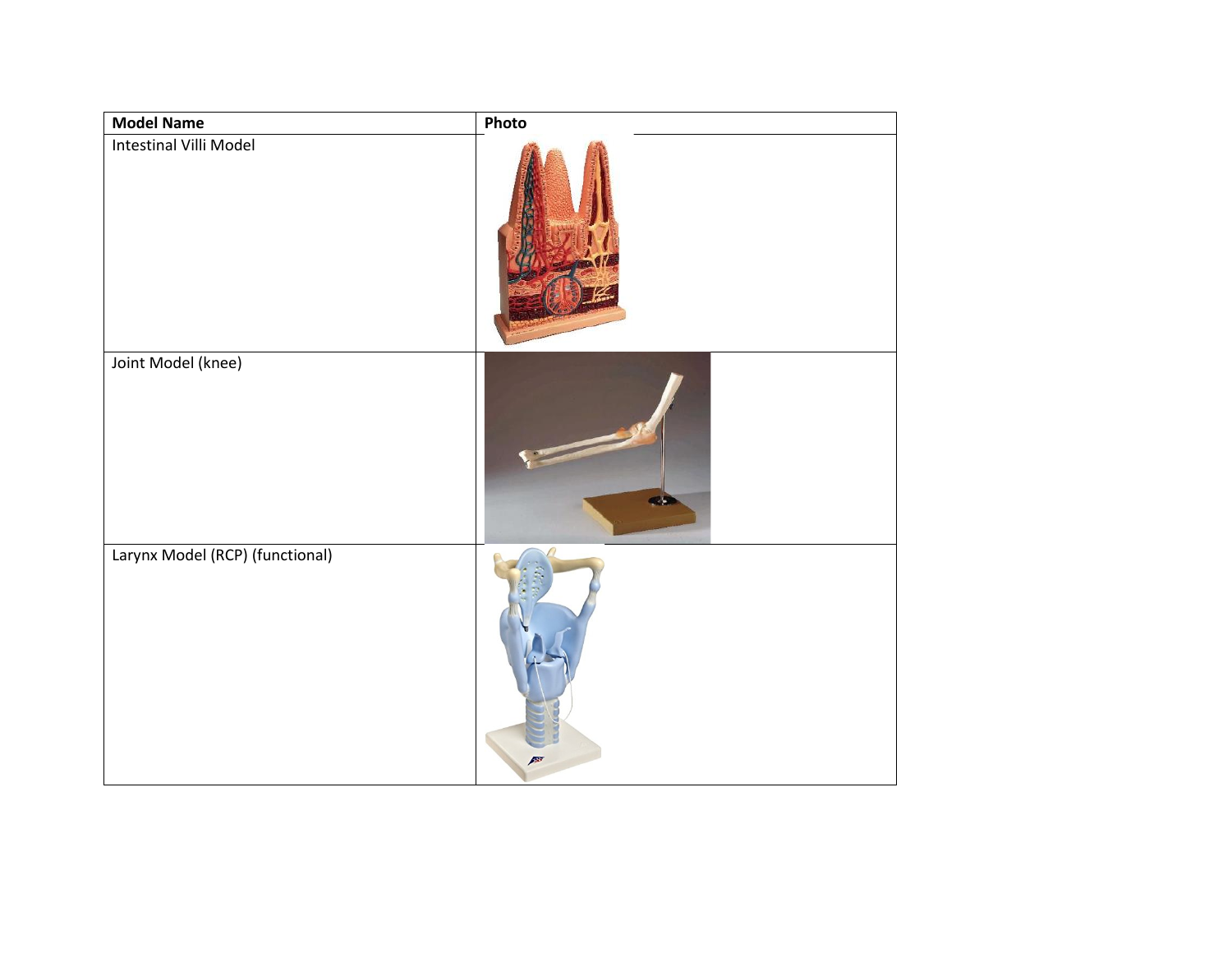| <b>Model Name</b>           | Photo |
|-----------------------------|-------|
| Larynx Bronchial Tree Model |       |
| Leg Model                   |       |
| Liver Model                 |       |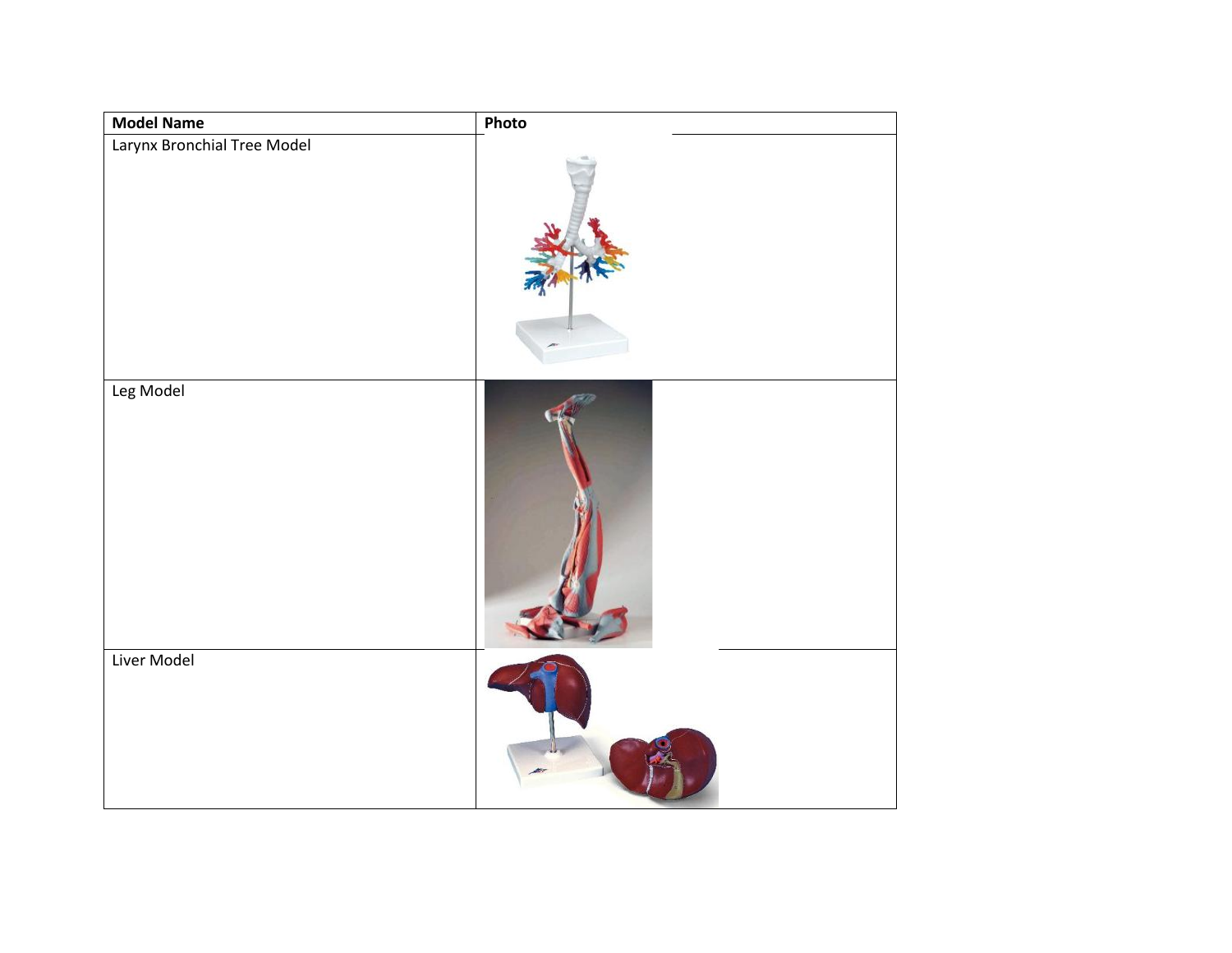| <b>Model Name</b>                | Photo |
|----------------------------------|-------|
| Lung Model (RCP)                 |       |
| Lung Pathology Model (PSG)       |       |
| <b>Median Head Section Model</b> |       |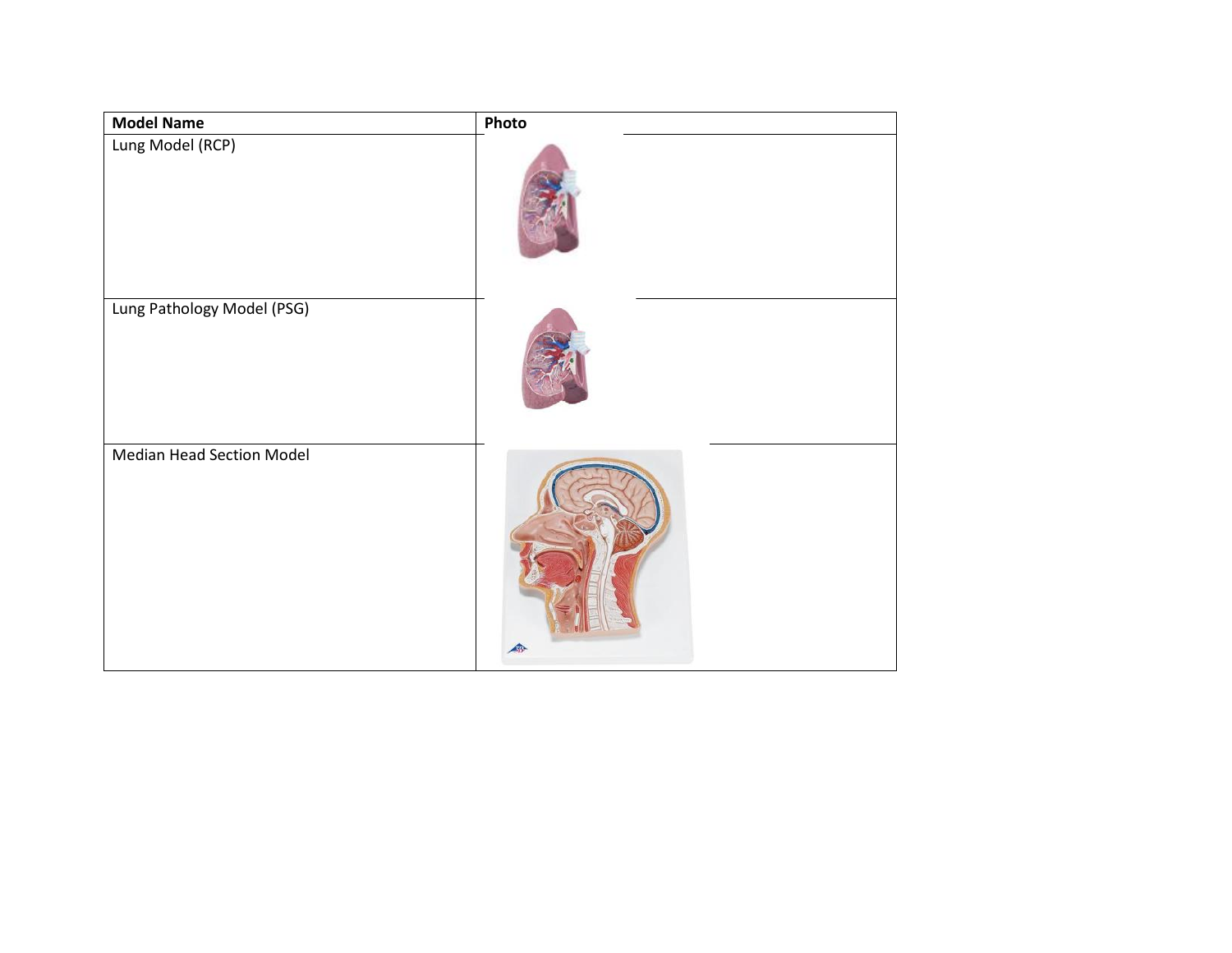| <b>Model Name</b>     | Photo      |
|-----------------------|------------|
| Muscle Fiber Model    | <b>ATT</b> |
| Muscular Figure Model |            |
| Nervous System        |            |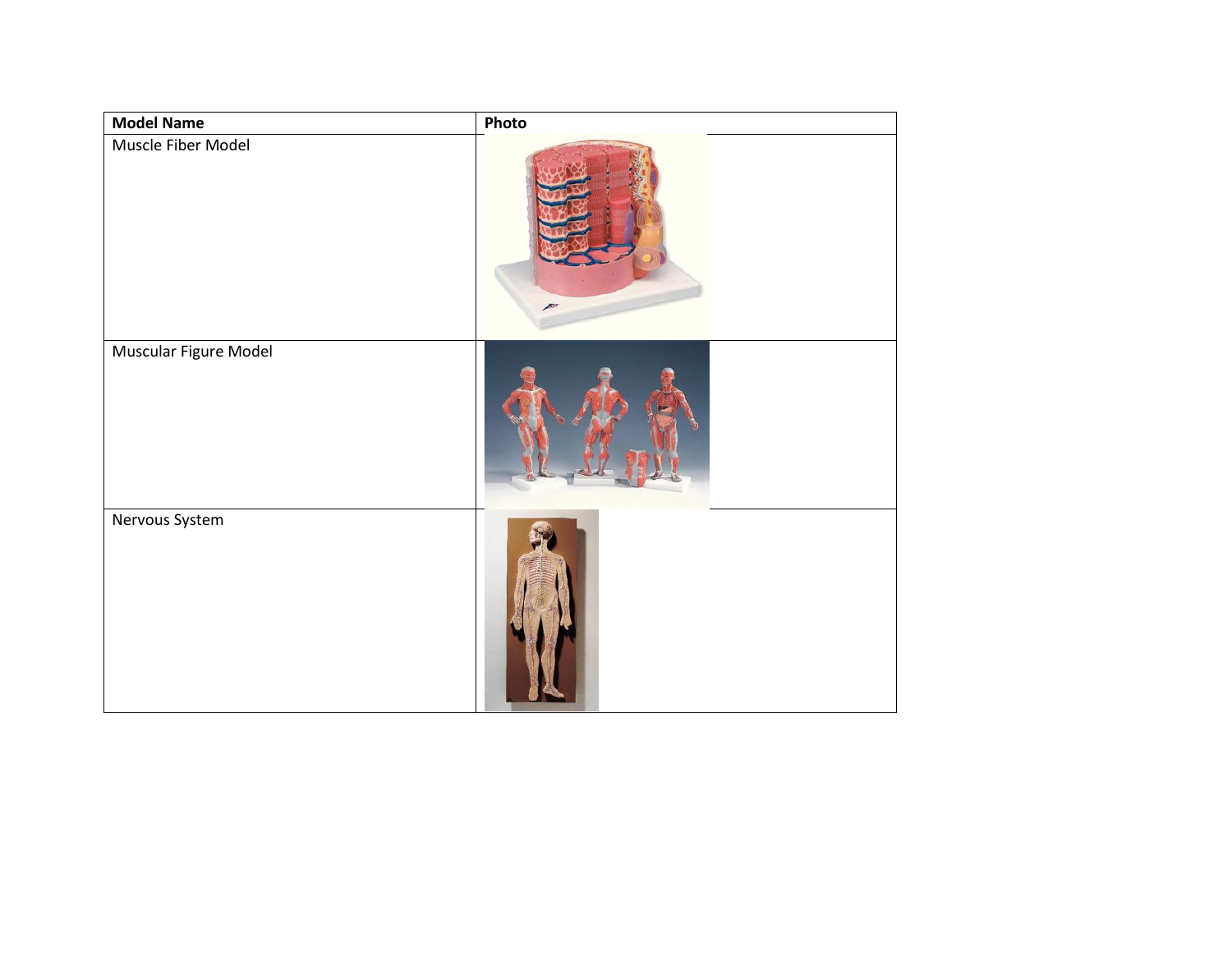| <b>Model Name</b>                        | Photo                                                            |
|------------------------------------------|------------------------------------------------------------------|
| Organic Model Kit                        | $\frac{1}{2}$ , where $\frac{1}{2}$<br><b>OUTCULAR MODEL KIT</b> |
| Reproductive System Model (Female, Flat) | Female                                                           |
| Reproductive System Model (Male, Flat)   |                                                                  |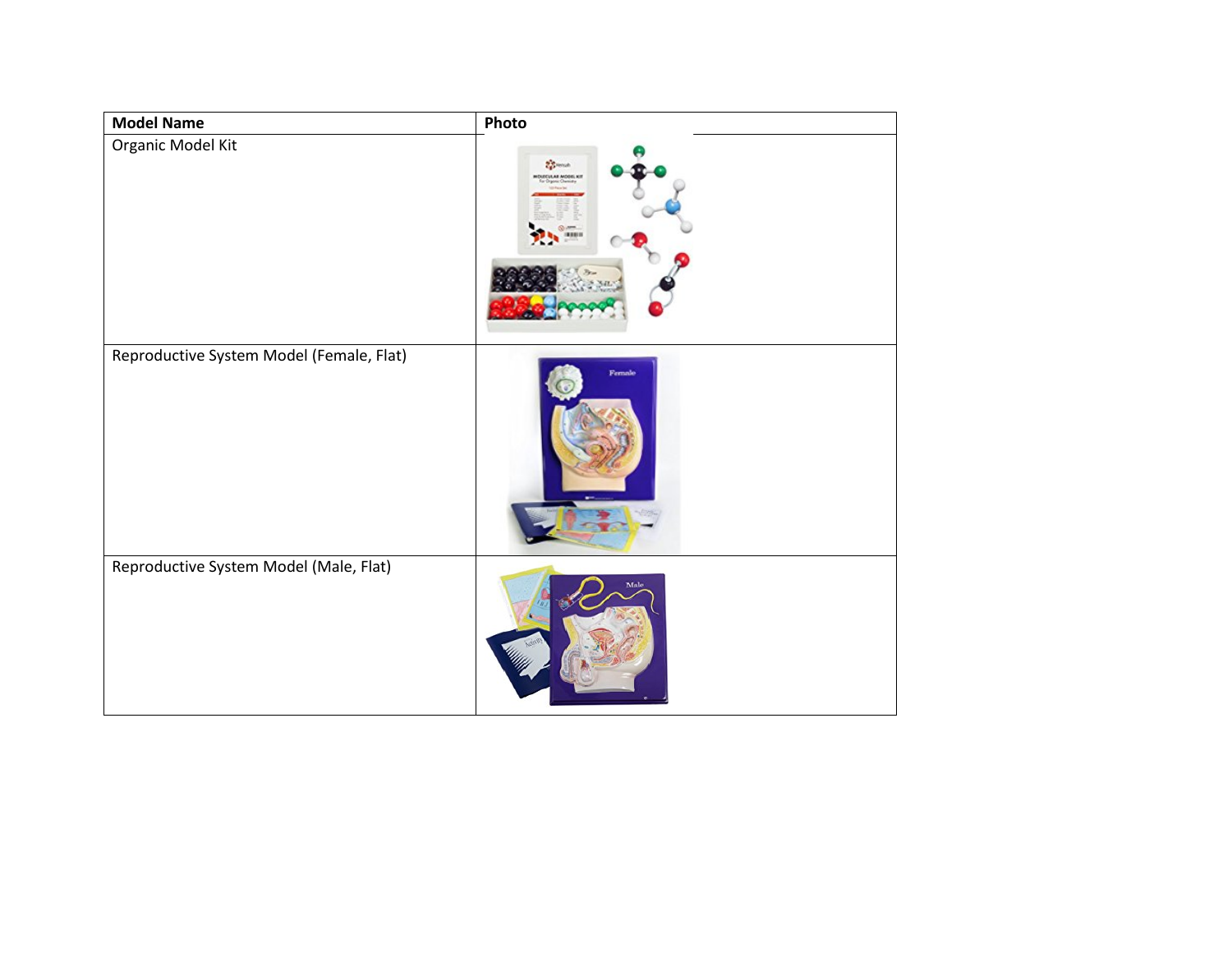| <b>Model Name</b>                  | Photo |
|------------------------------------|-------|
| Respiratory System and Heart Model |       |
| <b>Respiratory System (Flat)</b>   |       |
|                                    |       |
| <b>Respiratory System Model</b>    |       |
| Skeleton (Box of Bones)            |       |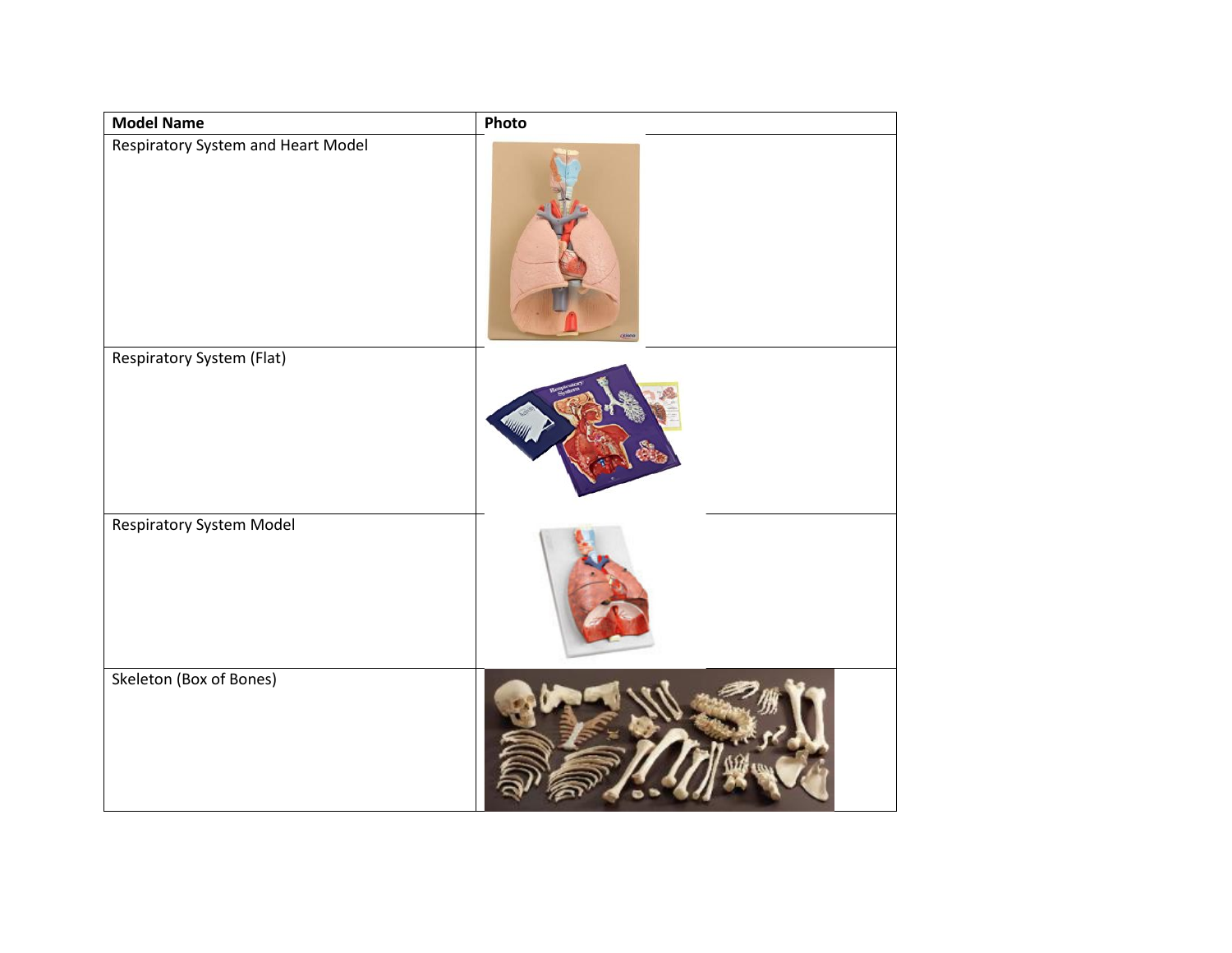| <b>Model Name</b>                                                         | Photo |
|---------------------------------------------------------------------------|-------|
| Skeleton (Standing)                                                       |       |
| Selected human skeletal bones-no skull (some<br>available for 3 day loan) |       |
| Skin Model (flat)                                                         | sala  |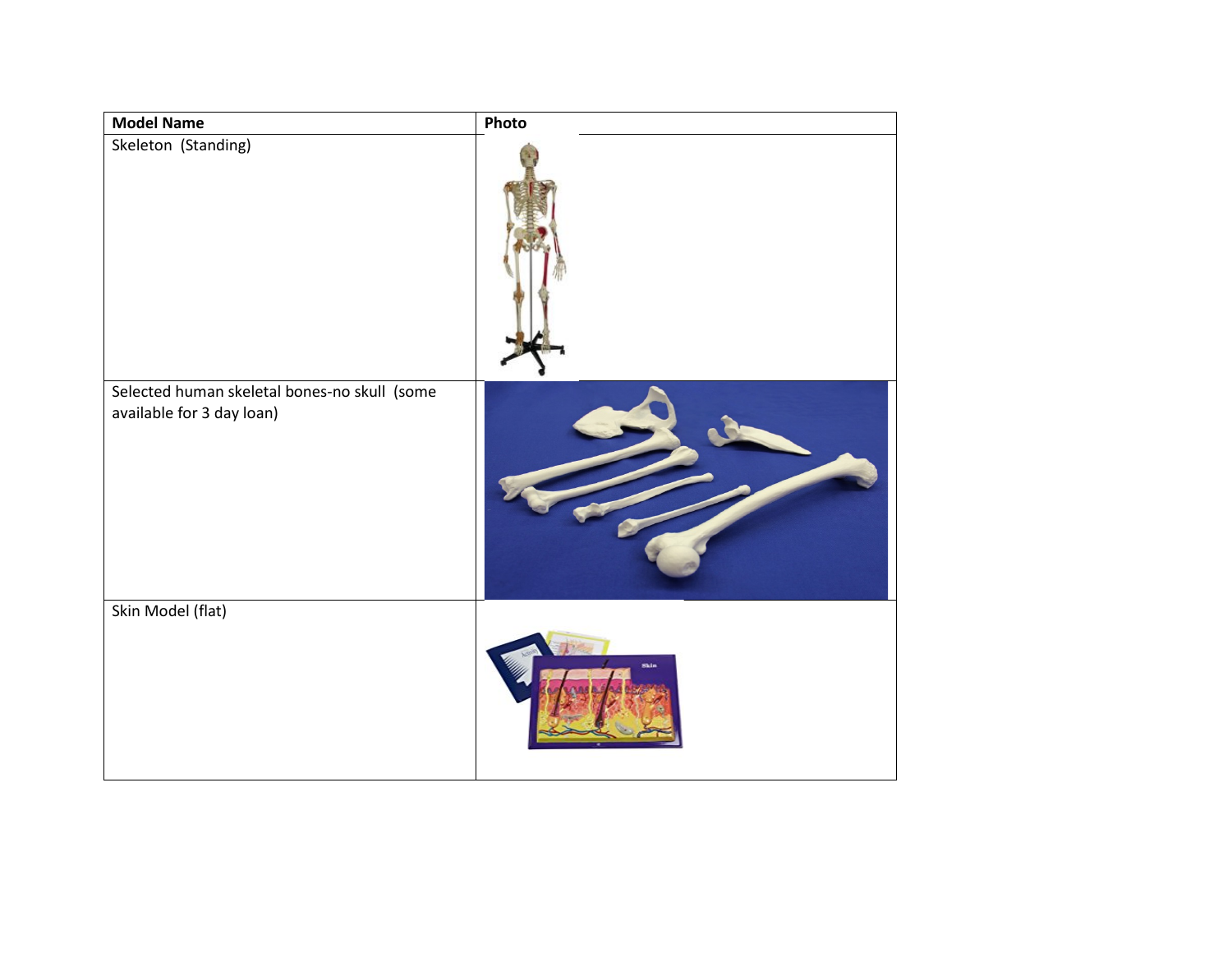| <b>Model Name</b>                         | Photo |
|-------------------------------------------|-------|
| Skull (fetal)                             |       |
| Skull (some are available for 3 day loan) |       |
| Stomach and Upper Digestive Model         |       |